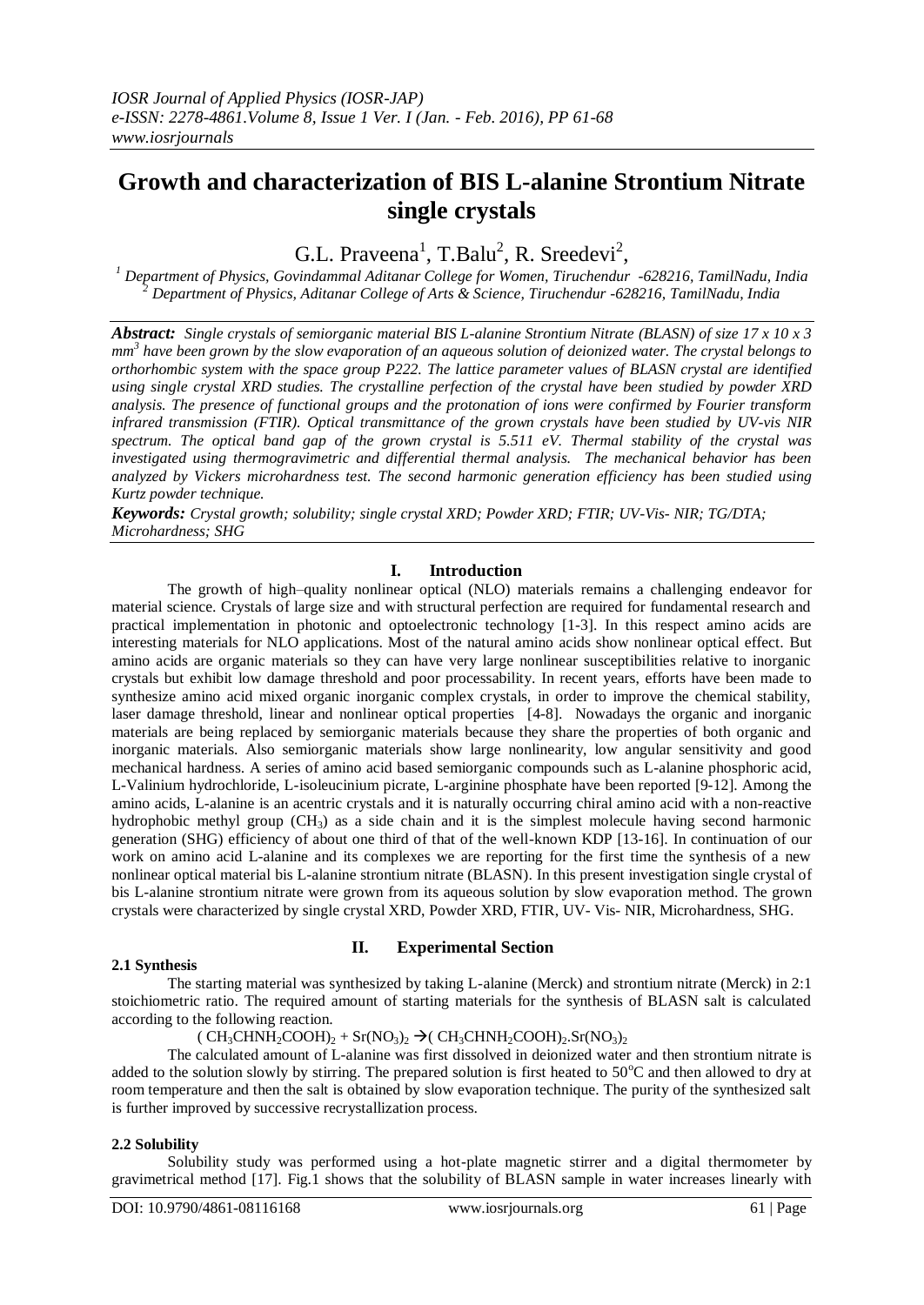temperature, exhibiting a high solubility gradient and positive temperature coefficient, which reveals the fact that slow evaporation technique is the appropriate method to grow single crystal of BLASN.



**Fig 1. Solubility curve of BLASN crystal**

#### **2.2 Crystal growth**

Single crystals of BLASN were grown by solution method with slow solvent evaporation technique at room temperature  $(30^{\circ}\text{C})$ . In accordance with the solubility data, saturated solution of the twice recrystallized salt of BLASN was prepared by dissolving the salt in de-ionized water by continuous stirring of the solution and filtered using 4 micro Whatmann filter paper. Then the filtered solution was taken in a beaker and covered by a perforated cover for controlled evaporation. The seed crystals of BLASN were obtained by spontaneous nucleation. Two or three good quality seed crystals of BLASN were placed in the supersaturated solution and the solution was allowed to evaporate the solvent slowly into atmosphere. A typical single crystal with size 17 x 10 x 3 mm<sup>3</sup> was obtained within a period of 25-28 days. The grown crystal is shown in Fig.2 and the grown crystals are found to be stable, non-hygroscopic at ambient temperature, transparent and colorless.



**Fig 2. As grown crystal of BLASN**

### **III. Results and Discussion**

### **3.1 Single Crystal XRD studies**

In order to confirm the cell parameters of the grown BLASN crystals, the sample was subjected to single crystal XRD studies. The single crystal XRD study of BLASN was carried out using ENRAF NONIUS CAD4 single X-ray diffractometer with MoK<sub>a</sub> ( $\lambda$ =0.71069 Å) radiation. Reflections from a finite number of planes were collected. The study revealed that grown BLASN crystal belongs to orthorhombic system with the following cell parameters a = 6.785 Å, b = 7.420 Å, c = 11.637 Å and  $\alpha = \beta = \gamma = 90^{\circ}$ 

| TABLE 1: Single crystal XRD data for BLASN crystal |                                 |  |
|----------------------------------------------------|---------------------------------|--|
| Diffractometer                                     | <b>ENRAF NONIUS CAD-4</b>       |  |
| Radiation, wavelength                              | $MoK_{a}$ , 0.71069 Å           |  |
| Refinement method                                  | Full matrix Least square method |  |
| Molecular weight                                   | 389.81 $g/mol$                  |  |
| Symmetry                                           | Orthorhombic                    |  |
| Space group                                        | P <sub>222</sub>                |  |
| a                                                  | 6.785 Å                         |  |
| h                                                  | $7.420 \text{ Å}$               |  |

DOI: 10.9790/4861-08116168 www.iosrjournals.org 62 | Page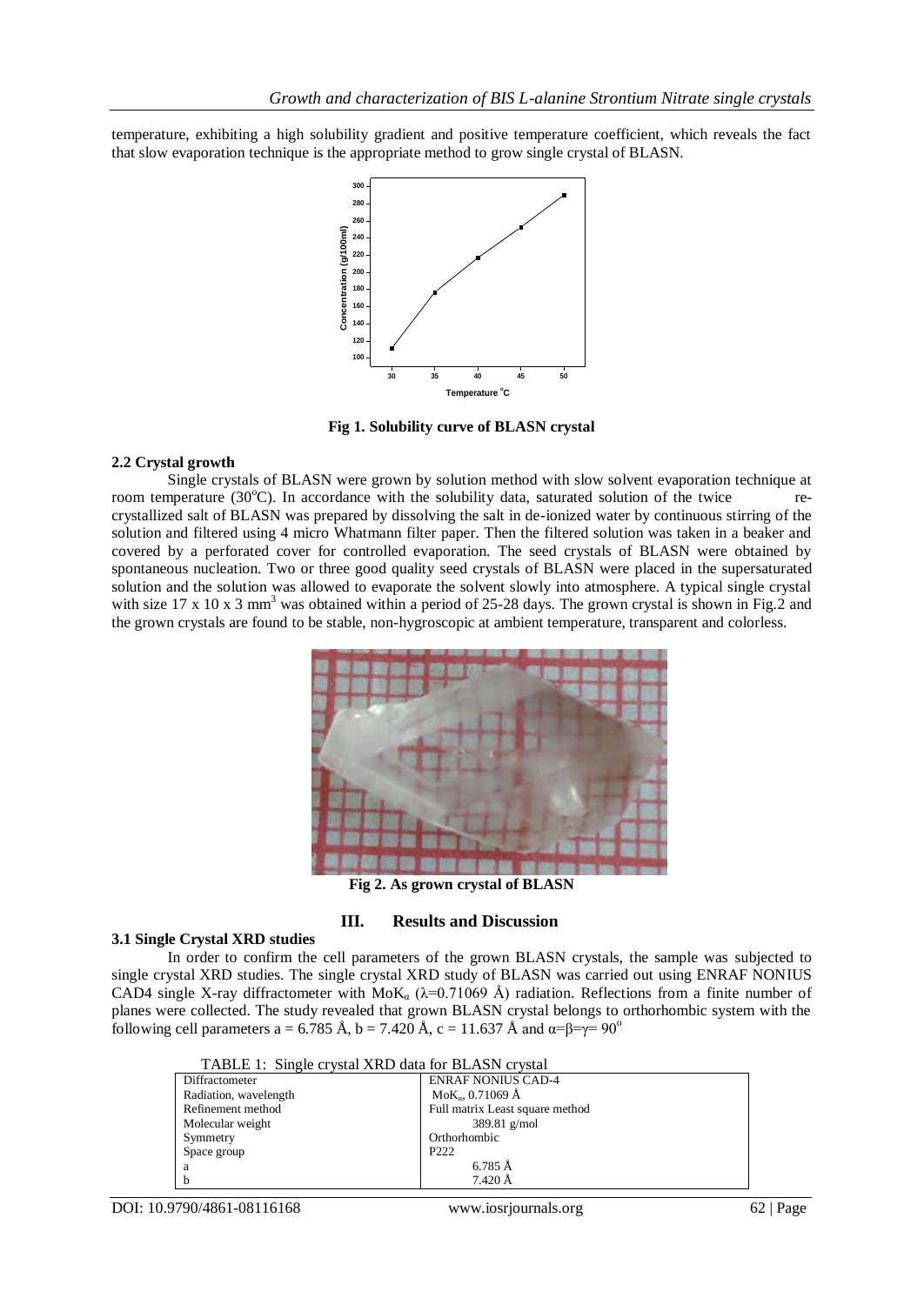| c        | 11.637 Å                              |
|----------|---------------------------------------|
| $\alpha$ | $90^{\circ}$                          |
|          | $90^{\circ}$                          |
| $\sim$   | $90^{\circ}$<br>585.86 Å <sup>3</sup> |
| Volume   |                                       |
| -        | 4                                     |

#### **3.2 Powder X-ray diffraction**

Powder X-ray diffraction studies were carried out using Reich Siefert X-ray diffractometer employing CuK<sub>a</sub> radiation, scanning angle ranging from 10 to 80°C at a scan rate of 1°/min to study the crystallinity of the grown crystal. The various planes of reflections were indexed using indexing software and the diffraction peaks were observed. The sharp peaks confirm that the crystallinity of the grown crystal is good. This has been given in Fig.3.



## **Fig 3. Powder XRD spectrum**

# **3.3 FTIR analysis**

The FTIR spectrum was recorded using a Bruker FTIR spectrometer by KBr pellet technique in the range 400–4000 cm<sup>-1</sup> at room temperature. The recorded FTIR spectrum of BLASN is shown in Fig.4. The NH<sub>2</sub> group of L-alanine is protonated by the COOH group, giving raise to  $NH_3^+$  and COO groups. Amino group absorption bands were noted at 3088.08 cm<sup>-1</sup> (asymmetric stretching), 2599.65 cm<sup>-1</sup> (symmetric stretching), 1619.18 cm<sup>-1</sup> (asymmetric bending) and 1108.68 cm<sup>-1</sup> (rocking). These bands are due to  $NH_3^+$  ions [18]. The sharp peaks at 2293.24, 2248.94 and 2111.79 cm<sup>-1</sup> are due to the combination of NH<sub>3</sub><sup>+</sup> asymmetric stretching and its torsional oscillation. The zwitterionic nature of the amino acid was evident from  $NH_3^+$  absorption band and also the COO- absorption peaks at  $1413.85$  cm<sup>-1</sup> (COO- symmetric stretching),647.64 cm<sup>-1</sup> (COOscissoring) and 407.64 cm<sup>-1</sup> (COO- rocking) [19,20]. A fairly strong symmetrical bending band was observed at 1508.72 cm<sup>-1</sup>. The peaks observed at 1360.76 cm<sup>-1</sup> was attributed to C-C stretching vibration. The peaks observed at 1302.76, 1151.20 and 1010.64 cm<sup>-1</sup> are due to  $CH_3$  symmetric wagging and rocking mode. The absorption peaks at 918.22 and 847.27 cm<sup>-1</sup> are assigned to C-C-N symmetric stretching vibrations. The COO<sup>-</sup> bending and rocking frequencies occur in the normal positions at 772.43, 722.73, 537.99 cm<sup>-1</sup>. These vibrations prove the presence of expected functional groups in the compound.

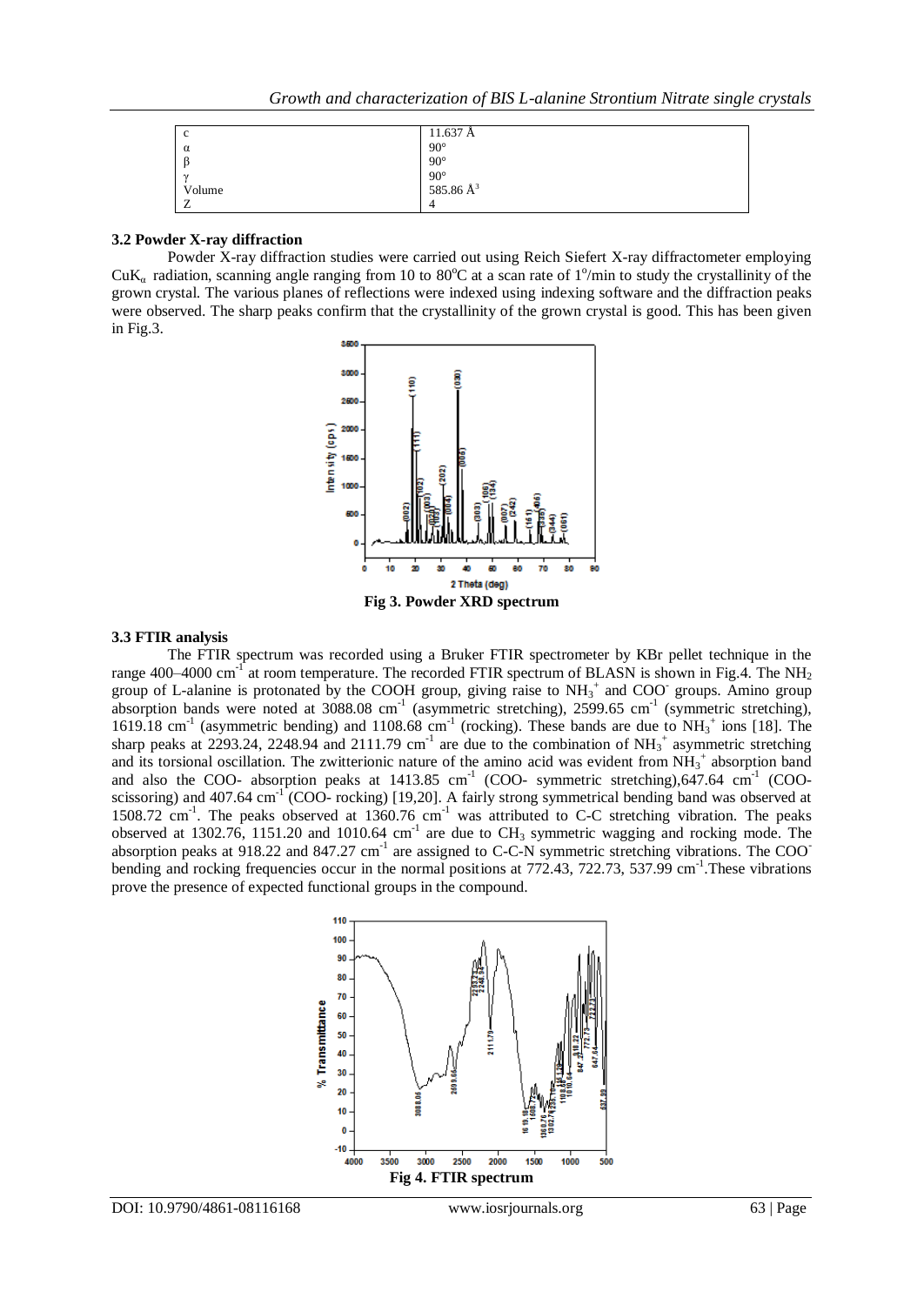## **3.4 UV-vis NIR analysis**

A higher optical transmittance is very desirable in an NLO crystal. Optical transmission spectra were recorded using a double beam spectrophotometer in the wavelength region 190-1100 nm and the recorded spectrum is shown in Fig. 6. From the figure it is observed that the crystal shows good transmission in the entire visible and IR regions. The lower UV cut off wavelength is at 225 nm. The transmittance of BLASN increases to 93%. The improvement in the percentage of transmission may be attributed to the reduction of scattering from point and line defects in the crystal [21]. The absence of absorption of light in the visible region is an intrinsic property of all amino acids [22,23]. Absence of absorption in the region between 220 nm and 1100 nm shows that this crystal could be used for optical window applications.

The optical absorption coefficient  $(\alpha)$  was calculated from the transmittance using the following relation.

$$
\alpha = \frac{1}{t} \log{(\frac{1}{T})}
$$

where T is the transmittance and t is the thickness of the crystal.

Owing to the direct band gap, the crystal under study has an absorption coefficient  $(\alpha)$  obeying the following relation for high photon energies (hν):

$$
\alpha = \frac{A\sqrt{(\text{h} \text{ v} - \text{E}_{\text{g}})}}{h\text{ v}}
$$

where  $E_g$  is the optical band gap of the crystal and A is a constant. The plot of variation of  $(ahv)^{1/2}$  vs. hv is shown in Fig. 6.  $E_g$  is evaluated by the extrapolation of the linear part [24]. The band gap is found to be 5.02eV. As a consequence of wide band gap, the grown crystal has large transmittance in the visible region [25].



**Fig 5. UV-visible transmittance spectrum**



**Fig** 6. Plot of  $(\alpha h v)^{1/2}$  vs photon energy

# **3.5 Thermal analysis**

The thermogravimetric and differential thermal analysis give information regarding phase transition, water of crystallization and different stages of decomposition of the crystal [26]. The Thermogravimetric analysis (TGA) and differential thermal analysis (DTA) of the crystal was done using Perkin Elmer Diamond TGA */* DTA equipment at a heating rate of 10°C */* min for a temperature range of 38-549°C and the thermogram is shown in Fig.7. The TGA curve shows that the crystal is thermally stable up to  $217^{\circ}$ C and the weight loss starts above this temperature. In DTA curve a sharp endotherm observed at  $266^{\circ}C$ ., is assigned to the melting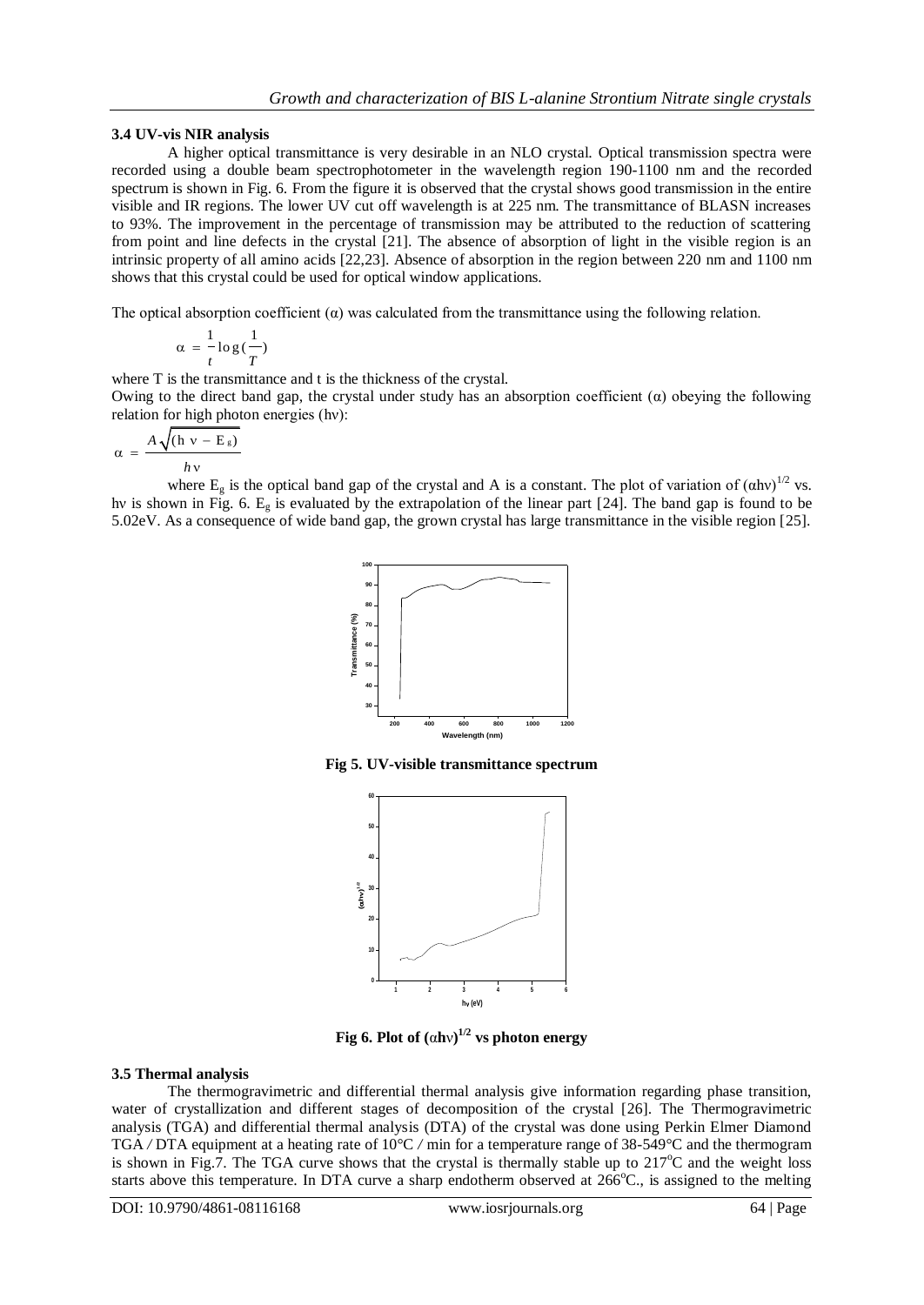point of the specimen. The sharpness of the endothermic peak observed in DTA shows good degree of crystallinity [27] of the crystal.



**Fig 7 .TG/DTA spectrum**

## **3.6 Evaluation of microhardness, yield strength and stiffness constant**.

The mechanical properties such as hardness, yield strength and stiffness constant of crystals can be evaluated by Vickers hardness test. The hardness of a material depends on different parameters such as lattice energy, Debye temperature, heat of formation and interatomic spacing [28]. According to Gong [29], during an indentation process, the external work applied by the indentor is converted to strain energy component which is proportional to the volume of the resultant impression and the surface energy component proportional to the area of the resultant impression. Microhardness is a general microprobe technique for assessing the bond strength, apart being a measure of bulk strength. It is a measure of the material"s resistance to local deformation caused by scattering or by indentation [30]. Microhardness studies were carried out using Vicker"s hardness tester (LEITZ WETZLER) fitted with a diamond pyramidal indenter**.** It plays a key role in device fabrication. Single crystals of BLASN were used for this study. Before indentations, the crystals were carefully lapped and washed to avoid surface effects, which influence the hardness values. Indentations were made using a Vickers pyramidal indentor for various loads from 25 to 100 g. The distance between two indentation points were more than three times the diagonal length, in order to avoid any mutual interference of indentations. The measurements of the diagonal length was made at room temperature and the indentation time was 5s. The Vickers hardness number of the crystal was calculated using the relation

 $H_v=1.8544$  (P/d<sup>2</sup>) kg/mm<sup>2</sup>

where  $H<sub>v</sub>$  is the Vickers hardness number, P is the applied load in kg and d is the average diagonal length of the impression in mm. Measurement of hardness is a useful non destructive testing method used to determine the applicability of the crystal in the device fabrication. A plot between the hardness number and the load is depicted in Fig. 8. On further increase of the load beyond 100 g, cracks developed on the surface of the crystal. It may be due to the release of internal stress generated locally by indentation. The relation connecting the applied load and diagonal length 'd' of the indenter is given by Meyer's law [31]

#### $P = kd^n$

where n is the Meyer's index or work hardening coefficient and d is the measure of indentation size effect (ISE) and k is the material"s constant. The simplest way to describe the ISE is Meyer"s law. For the normal ISE behavior, the exponent  $n < 1.6$ . When  $n > 1.6$ , there is the reverse ISE behavior. When  $n=1.6$ , the hardness is independent of the applied test load, and is given by Kick's law [32,33]. From careful observations on various materials, Onistch [34] and Hanneman pointed out that n lies between 1 and 1.6 for moderately hard materials and it is more than 1.6 for soft materials. The value of n obtained for BLASN is 4.08 and is calculated from the plot of log P vs log d (Fig. 9), the material belongs to soft category and is in agreement with the reverse indentation size effect. Large value of n indicates large effect of dislocations [35]. An increase in the mechanical strength will have a significant effect on fabrication and processing, such as, ease of polishing and less wastage due to cracking / breakage while polishing.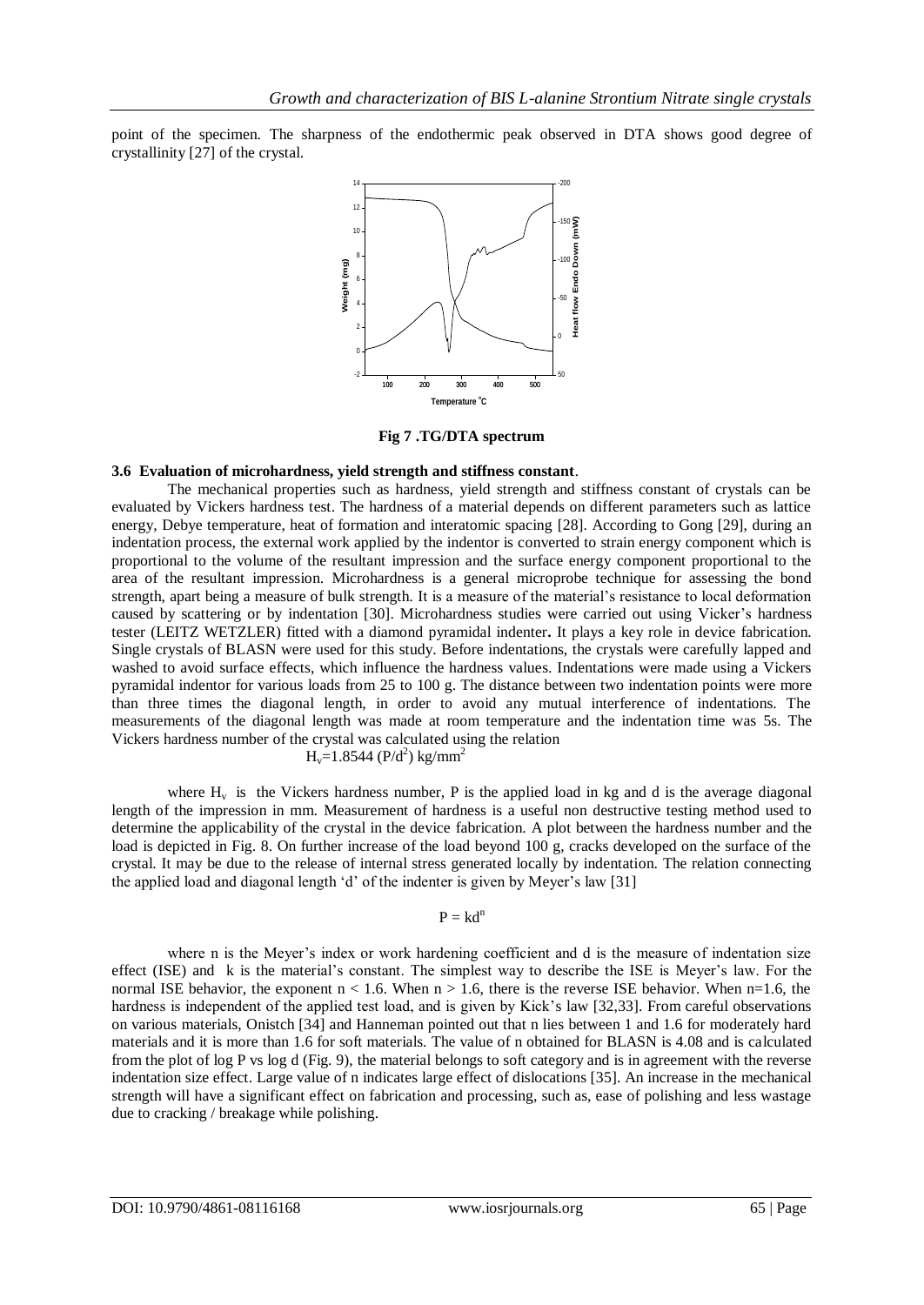



From the hardness value, the yield strength  $\sigma_y$  can be calculated. The yield strength is defined as the stress at which a predetermined amount of permanent deformation occurs and it is found using the relation  $(\sigma_v) = (H_v/3)$  where H<sub>v</sub> is the hardness of the material. The load dependent of yield strength of BLASN crystal is presented in the Fig 10. It is observed that yield strength increases with increase of load and hence the grown crystal has relatively high mechanical strength. The elastic stiffness constant  $(C_{11})$  for different loads was calculated using Wooster's empirical formula  $C_{11} = H_v^{7/4}$  [36] and the variation of  $C_{11}$  with the load is depicted in Fig 11. Stiffness constant gives an idea about the tightness of bonding between neighboring atoms. From the figure 11, it is observed that the stiffness constant increases with increase of load and the high values

of  $C_{11}$  indicate that the binding forces between the ions in the BLASN crystal is strong.



**Fig 10. Variation of yield strength with the applied load**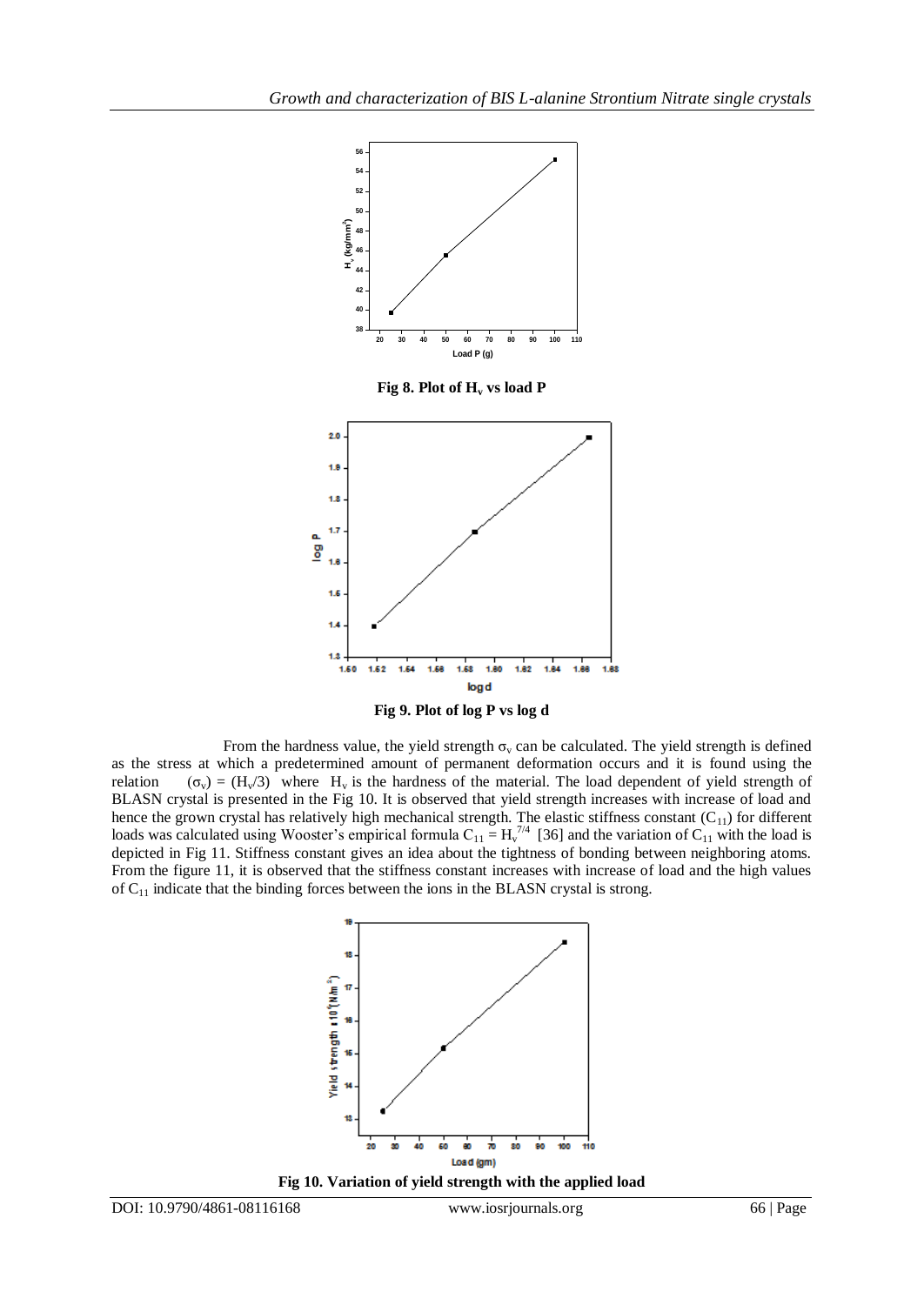

 **Fig 11. Variation of stiffness constant with the applied load**

#### **3.7 Second harmonic generation (SHG) studies**

The second harmonic generation behavior of the powdered material was tested using the Kurtz and Perry method [37]. The crystal was illuminated using Spectra Physics Quanta Ray DHS2. Nd:YAG laser using the first harmonics output of 1064 nm with pulse width of 8ns and repetition rate 10 Hz. The second harmonics signal, generated in the crystal was confirmed from the emission of green radiation by the crystal. The SHG radiations of 532 nm green light was collected by a photomultiplier tube (PMT-HamasuR2059) after being monochromated (monochromator-Czerny-Turner) to collect only 532 nm radiation. The optical signal incident on the PMT was converted into voltage output at the CRO (Tektronix-TDS 3052B). Powdered SHG measurements using 1064 nm radiation revealed that BLASN showed SHG efficiencies 0.5 times of KDP. The SHG efficiency will vary with the particle size of the powder sample [38].

#### **IV. Conclusion**

Optical quality single crystals of semiorganic BLASN have been grown using slow evaporation solution growth technique. The grown crystals are observed to be transparent and colorless with well defined edges. The unit cell parameter values show that the crystal belongs to orthorhombic system with non centrosymmetric space group P222. The crystalline perfection of the crystal has been confirmed by powder XRD analysis. FTIR spectral analysis confirms the presence of the functional groups in the grown crystal. Optical studies show that the crystal has wide transmission range with UV cut-off wave length at 225 nm. The optical band gap energy (Eg) is found to be 5.02 eV. The thermal studies reveal that the crystal is stable up to  $217^{\circ}$ C. Hardness measurement shows that the crystal is mechanically stable up to 100 gm and increase in the work hardening coefficient may be due to the dislocation motion. The SHG efficiency of the grown crystal is found to be 0.5 times that of KDP.

### **Acknowledgement**

The author acknowledges SAIF, IIT, Chennai for single crystal XRD analysis, STIC Cochin for FTIR, UV-vis, TGA-DTA analysis, Crescent Engineering college Chennai for SHG measurement, St. Joseph"s college Trichy for microhardness measurement and the management of Govindammal Aditanar College for the support and encouragement throughout this work.

## **References**

- [1]. M.H. Jiang, Fang, Advanced Materials (Weinheim, Germany) 13 (1999) 1147.
- [2]. P.N. Prasad, D.J. Williams, in: Introduction to Nonlinear Effects in Molecules and Polymers, Wiley, New York, 1991.
- [3]. D.S. Chemla, J. Zyss (Eds.), Nonlinear Optical Properties of Organic Molecules and Crystals, Academic press, New York, 1987.
- [4]. T. Pal, T. Kar, X.Q. Wang, G.Y. Zhou, D. Wang, X.F. Chen, Z.H. Yang, J. Cryst. Growth 235 (2002) 523.
- [5]. T. Pal, T. Kar, G. Bocelli, L. Rigi, Cryst. Growth Des. 3 (2003) 13.
- [6]. R.M. Kumar, D. Rajanbabu, D. Jayaraman, R. Jayavel, K.J. Kitamura, J. Cryst. Growth 275 (2005) 1935.
- [7]. A. Kandasamy, R. Siddeswaran, P. Murugakoothan, P.S. Kumar, R. Mohan, Cryst. Growth Des. 7 (2007) 183.
- [8]. K. Sethuraman, R. Ramesh Babu, R. Gopala Krishnan, P. Ramasamy, Cryst. Growth Des. 6 (2008) 1863.
- [9]. A.S.J. Lucia Rose, P.Selvarajan, S.Perumal, Spectrochimica Acta part A 81(2011) 270-275.
- [10]. Sweta Moutra, Saikat Kumar Seth, Tanusree Kar, Journal of crystal growth 312 (2010)
- [11]. G.Ramasamy, Subbiah Meenakshisundaram, Optik 125 (2014) 4422-4426.
- [12]. D. Eimerl, S.Velsko, L.Davis, F.Wang, G.Loiacona, G.Kennedy. IEEEJ. Quantum Electron 25 (1989) 179-193.
- [13]. Thenneti Raghavalu, G Ramesh Kumar, S.Gokul Raj, V.Mathivanan, R.Mohan, J.Cryst. Growth 307 (2007) 112-115.
- [14]. M.Diem, P.L.Polavarapu, M.Oboodi, LA.Nafie, J.Am.Chem.Soc. 104 (1982) 3329-3336.